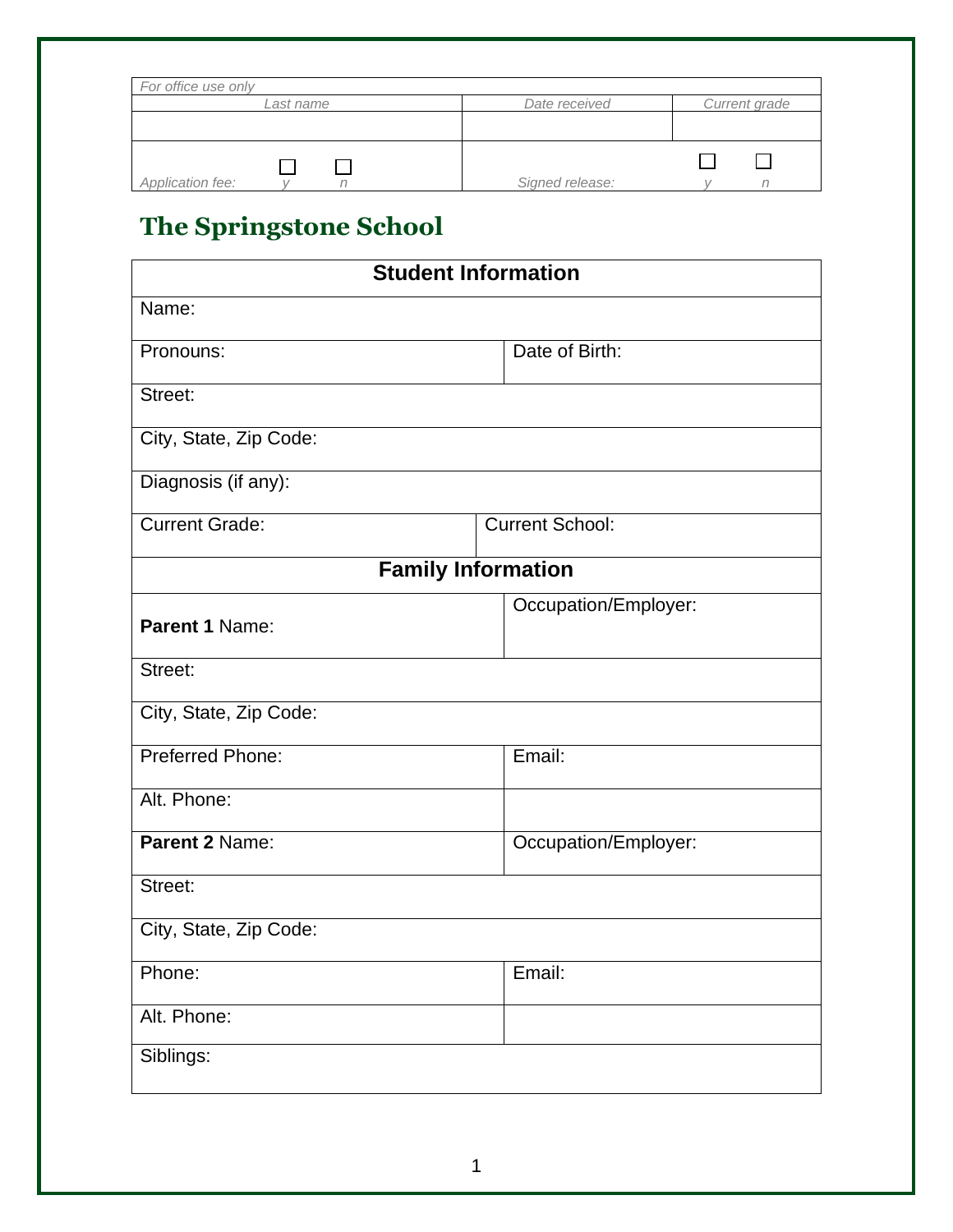Feel free to include a photograph of your student.

How did you hear about Springstone?

| Past and Present Services (fill those that apply) |          |                  |  |
|---------------------------------------------------|----------|------------------|--|
| Service                                           | Provider | Dates of Service |  |
| Occ. Therapy                                      |          |                  |  |
| Speech and                                        |          |                  |  |
| Language                                          |          |                  |  |
| Psychologist                                      |          |                  |  |
| Tutor                                             |          |                  |  |
| <b>Social Skills</b>                              |          |                  |  |
| Other                                             |          |                  |  |

\_\_\_\_\_\_\_\_\_\_\_\_\_\_\_\_\_\_\_\_\_\_\_\_\_\_\_\_\_\_\_\_\_\_\_\_\_\_\_\_\_\_\_\_\_\_\_\_\_\_\_\_\_\_\_\_\_\_\_\_\_\_\_\_

Please list up to three professionals who are working with your child at the present time whom we may contact:

| <b>Name</b> | <b>Title</b> | <b>Phone</b> | <b>E-mail address</b> |
|-------------|--------------|--------------|-----------------------|
|             |              |              |                       |
|             |              |              |                       |
|             |              |              |                       |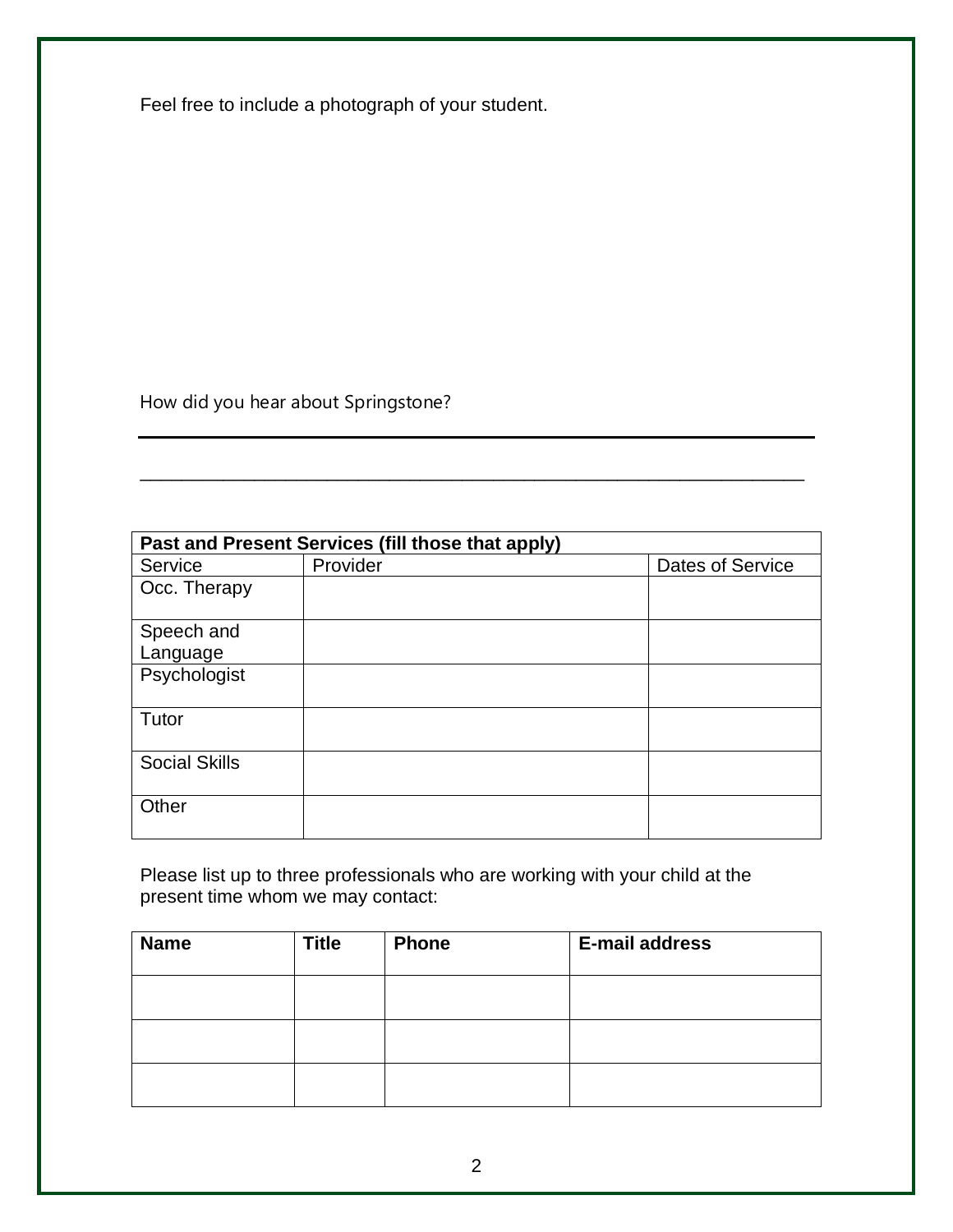Medical history:

Past and present medications:

## **Springstone Questionnaire**

\_\_\_\_\_\_\_\_\_\_\_\_\_\_\_\_\_\_\_\_\_\_\_\_\_\_\_\_\_\_\_\_\_\_\_\_\_\_\_\_\_\_\_\_\_\_\_\_\_\_\_\_\_\_\_\_\_\_\_\_\_\_\_\_

\_\_\_\_\_\_\_\_\_\_\_\_\_\_\_\_\_\_\_\_\_\_\_\_\_\_\_\_\_\_\_\_\_\_\_\_\_\_\_\_\_\_\_\_\_\_\_\_\_\_\_\_\_\_\_\_\_\_\_\_\_\_\_\_

\_\_\_\_\_\_\_\_\_\_\_\_\_\_\_\_\_\_\_\_\_\_\_\_\_\_\_\_\_\_\_\_\_\_\_\_\_\_\_\_\_\_\_\_\_\_\_\_\_\_\_\_\_\_\_\_\_\_\_\_\_\_\_\_

Please check the appropriate answer.

1. Is your child able to recognize body language cues that accompany conversation?

Yes  $\bigcap$  No  $\bigcap$ 

2. Does your child's body language match what they say?



3. Is your child able to join a group of peers easily?

Yes  $\bigcap$  No (

4. Is your child able to stay on the topic of a conversation?



5. Is your child able to take turns in a conversation?

Yes ( ) No  $\left( \begin{array}{c} \end{array} \right)$ 

6. Does your child demonstrate a broad range of interests?

Yes  $\bigcap$  No  $\bigcap$ 

7. When requested to stop, is your child able to stop what they are doing?

| Yes |  | N٥ |  |
|-----|--|----|--|
|-----|--|----|--|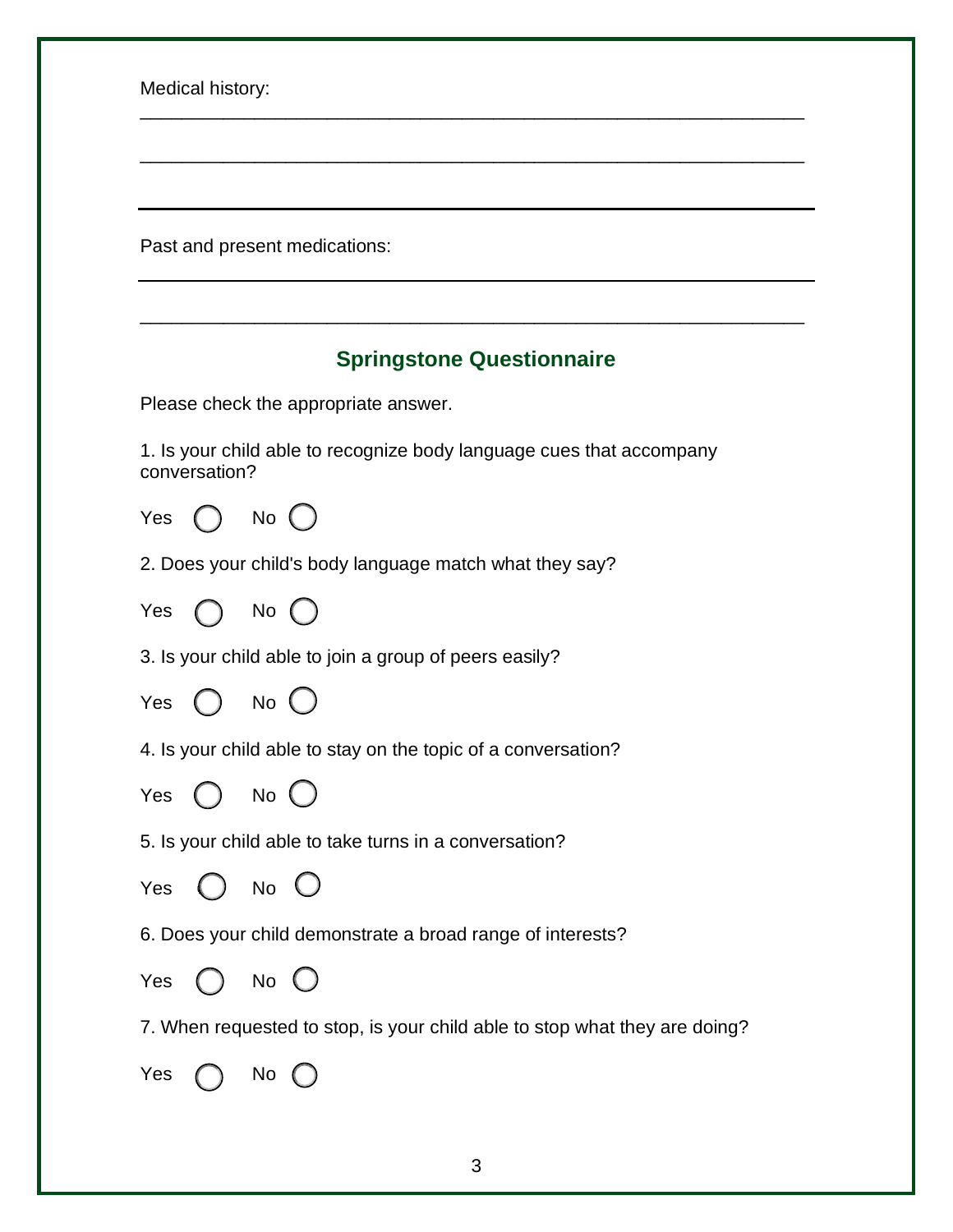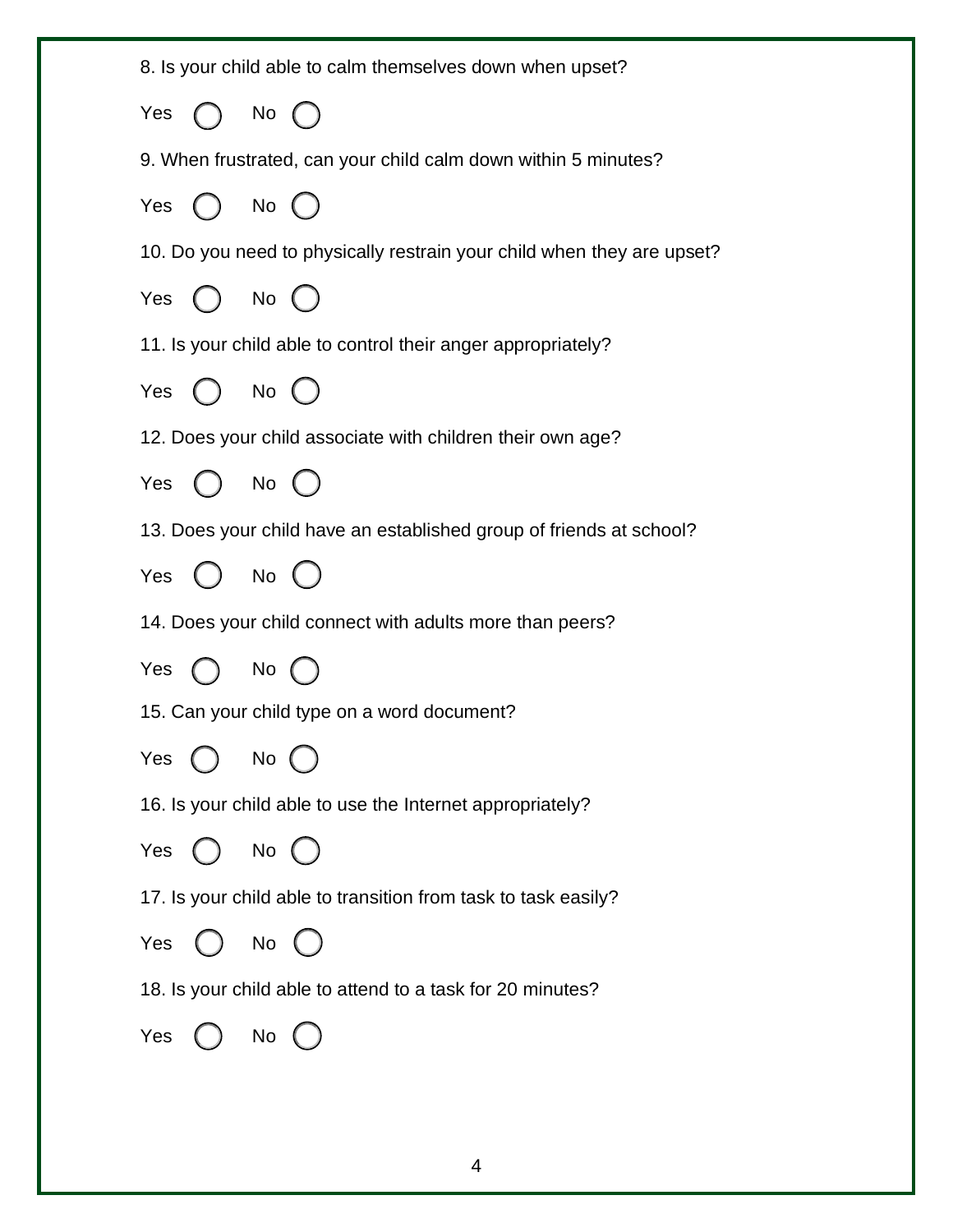| 19. Does your child require frequent repetitions of instructions?                                                                   |
|-------------------------------------------------------------------------------------------------------------------------------------|
| Yes $()$ No $()$                                                                                                                    |
| 20. Does your child have, or have they ever had a Behavior Support Plan (BSP)?                                                      |
| Yes $\bigcap$ No $\bigcap$                                                                                                          |
| 21. Is your child overly sensitive to touch, sound, smells, etc?                                                                    |
| Yes $\bigcirc$ No $\bigcirc$                                                                                                        |
| 22. Can your child walk up to 3 miles without support?                                                                              |
| Yes $()$ No $()$                                                                                                                    |
| 23. Can your child independently tell a merchant what they would like to order?                                                     |
| Yes $\bigcirc$ No $\bigcirc$                                                                                                        |
| 24. Can your child independently make small purchases from a merchant?                                                              |
| Yes $\bigcap$ No $\bigcap$                                                                                                          |
| 25. Has your child ever had a one to one aide in classroom settings or at home?                                                     |
| Yes $\bigcirc$ No $\bigcirc$                                                                                                        |
| 26. Does your child currently or have they in the past received mental health<br>services privately or through their home district? |
| Yes<br>No                                                                                                                           |
| Please list your child's strengths:                                                                                                 |
|                                                                                                                                     |
|                                                                                                                                     |
| Please identify your child's interests:                                                                                             |
|                                                                                                                                     |
|                                                                                                                                     |
|                                                                                                                                     |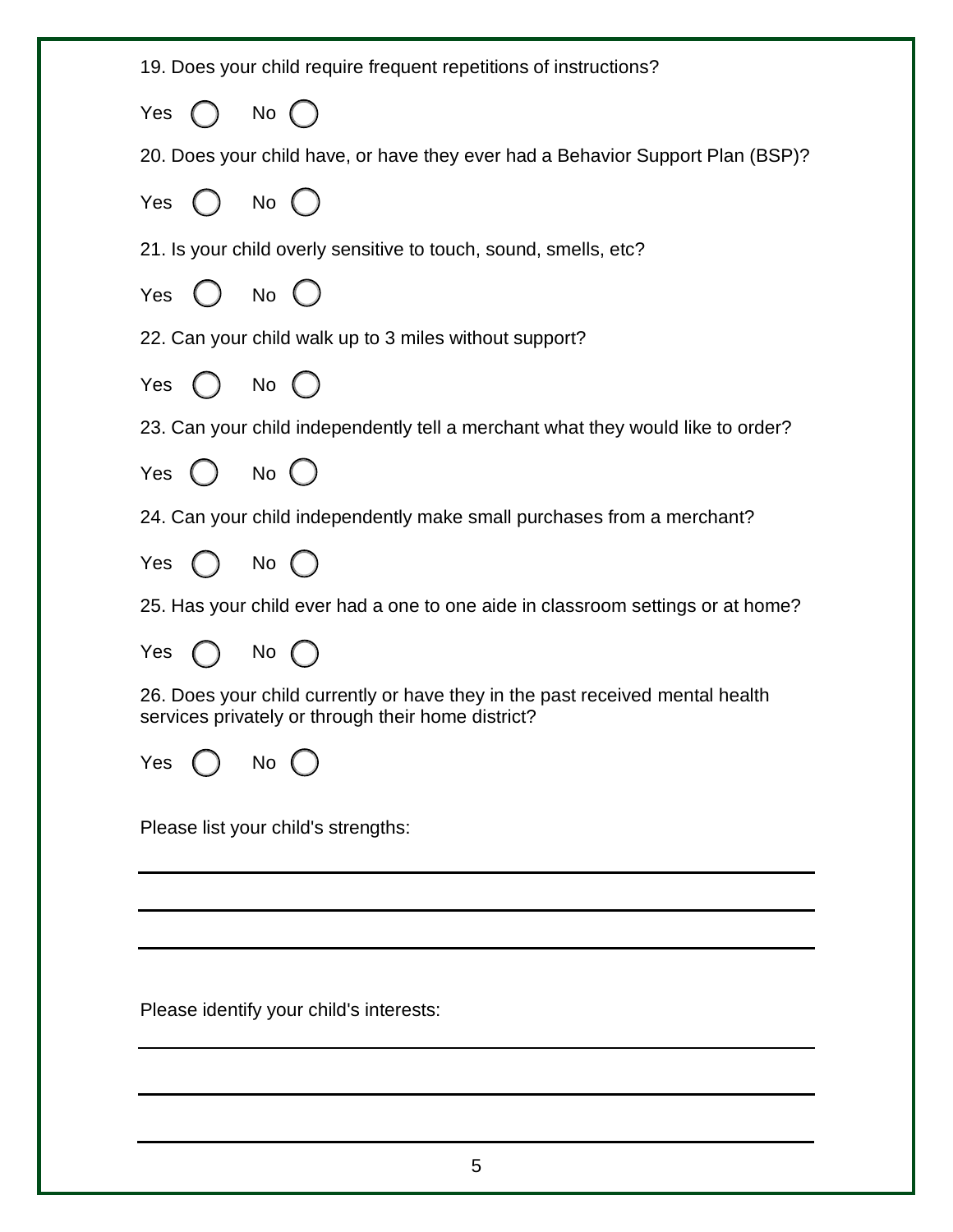Describe what your child looks like when they are happy -- what behaviors do they exhibit?

What behaviors do they exhibit when they are frustrated?

Does your child have any extreme fears or obsessions? Describe them.

Describe your child's current performance in school:

Are your child's needs being met in their current school program?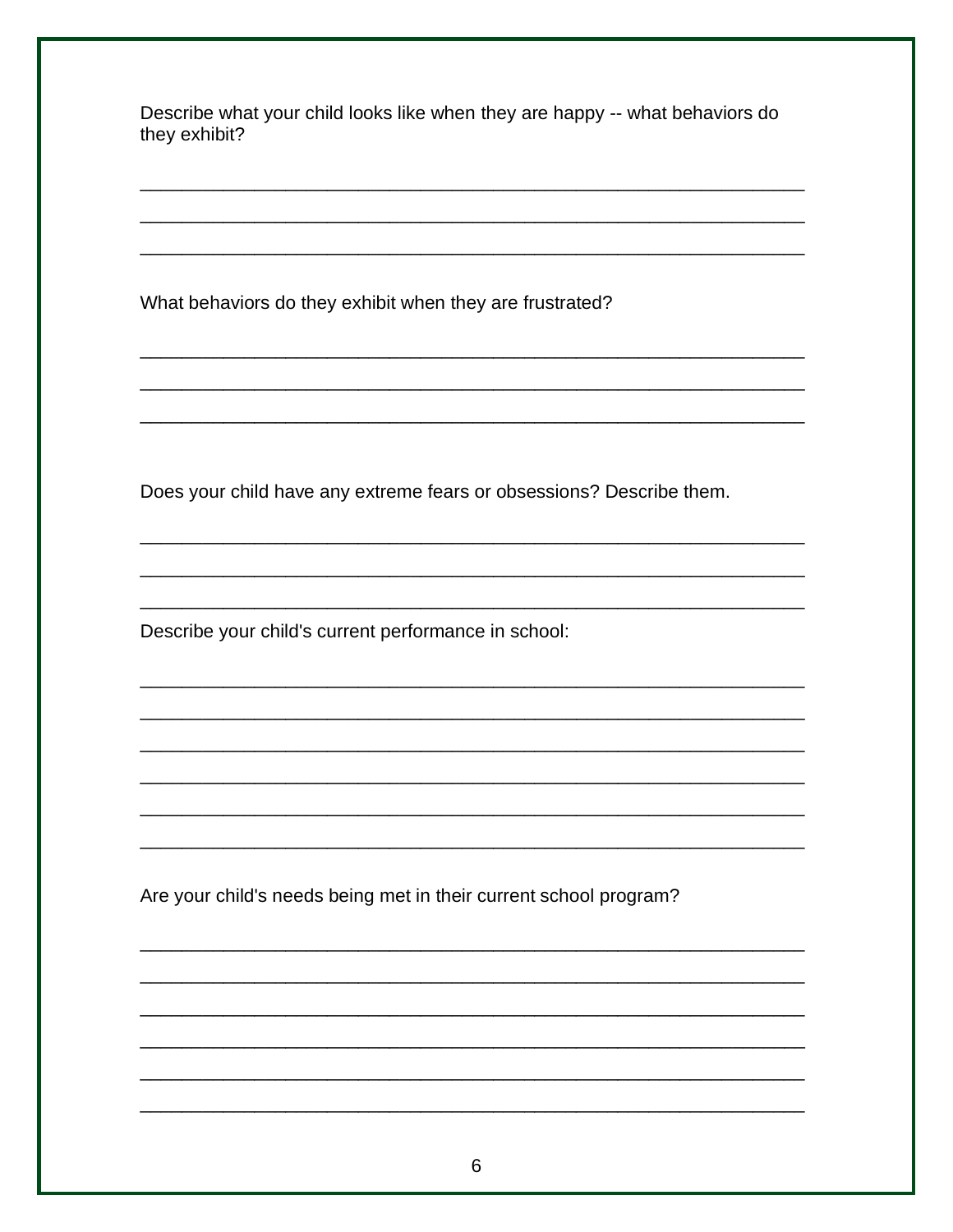How did your child fair during distance learning?

How does your child respond to direct feedback, support, and guidance from an adult?

\_\_\_\_\_\_\_\_\_\_\_\_\_\_\_\_\_\_\_\_\_\_\_\_\_\_\_\_\_\_\_\_\_\_\_\_\_\_\_\_\_\_\_\_\_\_\_\_\_\_\_\_\_\_\_\_\_\_\_\_\_\_\_\_

\_\_\_\_\_\_\_\_\_\_\_\_\_\_\_\_\_\_\_\_\_\_\_\_\_\_\_\_\_\_\_\_\_\_\_\_\_\_\_\_\_\_\_\_\_\_\_\_\_\_\_\_\_\_\_\_\_\_\_\_\_\_\_\_

\_\_\_\_\_\_\_\_\_\_\_\_\_\_\_\_\_\_\_\_\_\_\_\_\_\_\_\_\_\_\_\_\_\_\_\_\_\_\_\_\_\_\_\_\_\_\_\_\_\_\_\_\_\_\_\_\_\_\_\_\_\_\_\_

\_\_\_\_\_\_\_\_\_\_\_\_\_\_\_\_\_\_\_\_\_\_\_\_\_\_\_\_\_\_\_\_\_\_\_\_\_\_\_\_\_\_\_\_\_\_\_\_\_\_\_\_\_\_\_\_\_\_\_\_\_\_\_\_

\_\_\_\_\_\_\_\_\_\_\_\_\_\_\_\_\_\_\_\_\_\_\_\_\_\_\_\_\_\_\_\_\_\_\_\_\_\_\_\_\_\_\_\_\_\_\_\_\_\_\_\_\_\_\_\_\_\_\_\_\_\_\_\_

\_\_\_\_\_\_\_\_\_\_\_\_\_\_\_\_\_\_\_\_\_\_\_\_\_\_\_\_\_\_\_\_\_\_\_\_\_\_\_\_\_\_\_\_\_\_\_\_\_\_\_\_\_\_\_\_\_\_\_\_\_\_\_\_

\_\_\_\_\_\_\_\_\_\_\_\_\_\_\_\_\_\_\_\_\_\_\_\_\_\_\_\_\_\_\_\_\_\_\_\_\_\_\_\_\_\_\_\_\_\_\_\_\_\_\_\_\_\_\_\_\_\_\_\_\_\_\_\_

\_\_\_\_\_\_\_\_\_\_\_\_\_\_\_\_\_\_\_\_\_\_\_\_\_\_\_\_\_\_\_\_\_\_\_\_\_\_\_\_\_\_\_\_\_\_\_\_\_\_\_\_\_\_\_\_\_\_\_\_\_\_\_\_

\_\_\_\_\_\_\_\_\_\_\_\_\_\_\_\_\_\_\_\_\_\_\_\_\_\_\_\_\_\_\_\_\_\_\_\_\_\_\_\_\_\_\_\_\_\_\_\_\_\_\_\_\_\_\_\_\_\_\_\_\_\_\_\_

\_\_\_\_\_\_\_\_\_\_\_\_\_\_\_\_\_\_\_\_\_\_\_\_\_\_\_\_\_\_\_\_\_\_\_\_\_\_\_\_\_\_\_\_\_\_\_\_\_\_\_\_\_\_\_\_\_\_\_\_\_\_\_\_

\_\_\_\_\_\_\_\_\_\_\_\_\_\_\_\_\_\_\_\_\_\_\_\_\_\_\_\_\_\_\_\_\_\_\_\_\_\_\_\_\_\_\_\_\_\_\_\_\_\_\_\_\_\_\_\_\_\_\_\_\_\_\_\_

\_\_\_\_\_\_\_\_\_\_\_\_\_\_\_\_\_\_\_\_\_\_\_\_\_\_\_\_\_\_\_\_\_\_\_\_\_\_\_\_\_\_\_\_\_\_\_\_\_\_\_\_\_\_\_\_\_\_\_\_\_\_\_\_

\_\_\_\_\_\_\_\_\_\_\_\_\_\_\_\_\_\_\_\_\_\_\_\_\_\_\_\_\_\_\_\_\_\_\_\_\_\_\_\_\_\_\_\_\_\_\_\_\_\_\_\_\_\_\_\_\_\_\_\_\_\_\_\_

Please describe why you are currently seeking Springstone's services.

Please also send in your child's current IEP, recent grades and school records, and reports from formal assessments (Occupational Therapy, Speech and Language, Neuropsychological, etc.).

Send application and the \$150 application fee to: The Springstone School, 1035 Carol Lane, Lafayette, CA 94549